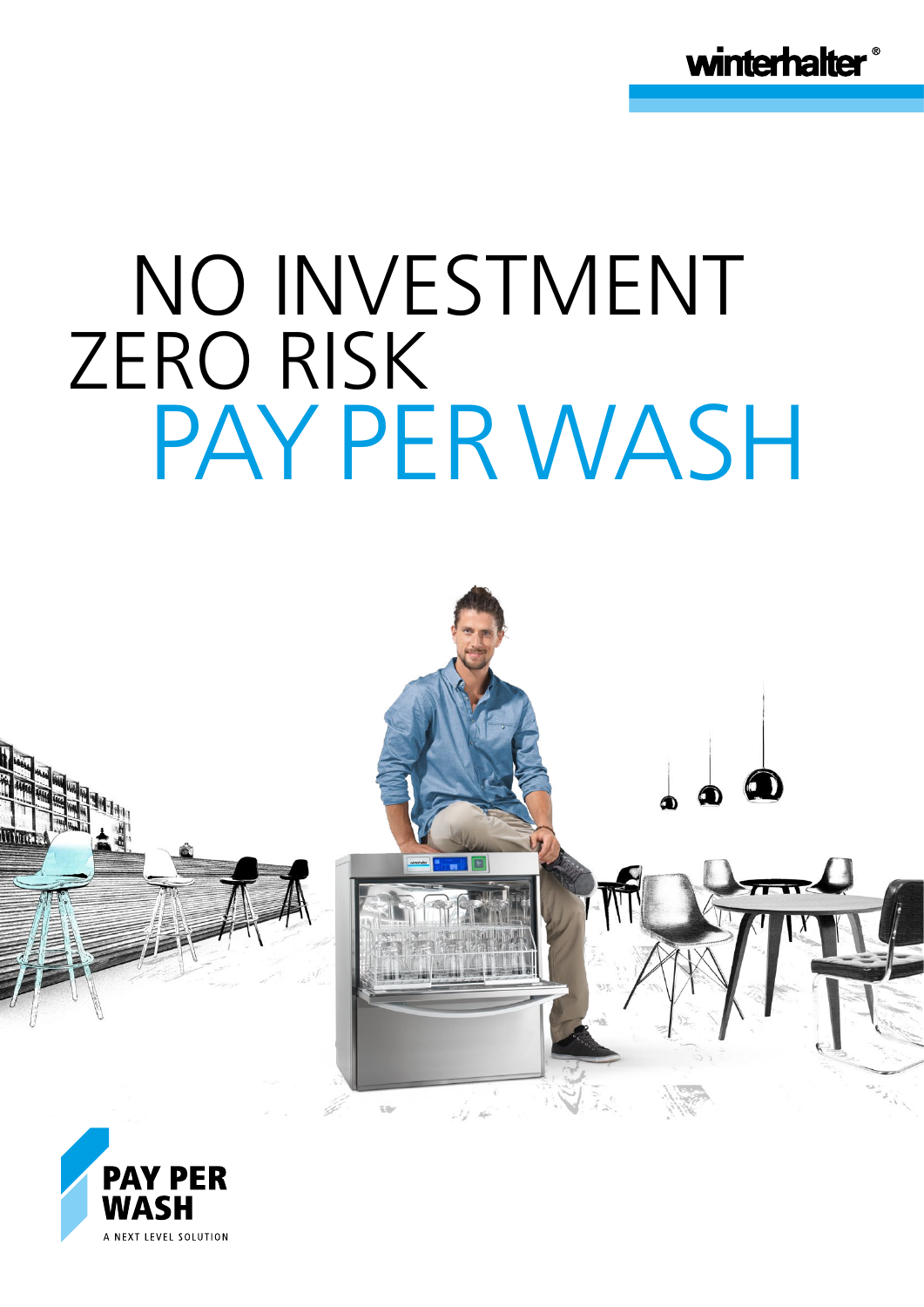## THAT'S PAY PER WASH.

Winterhalter boosts the commercial warewashing to the next level: with the first warewasher you only pay for when you actually use it. That means perfect wash results for everyone – regardless of the available budget and with maximum flexibility.



All about PAY PER WASH in an info video: **www.pay-per-wash.biz/video**

## THE ADVANTAGES OF PAY PER WASH.

 Don't worry about your budget: with PAY PER WASH you get the complete Winterhalter system without having to invest.



### **No risk**

**No investment**

 Protect yourself from unexpected costs: With PAY PER WASH there are no additional maintenance or repair costs. You pay a predefined price. We take on everything else.

#### **No fixed costs**

 Pay for washing only when you are actually doing business: With PAY PER WASH, billing is based on actual use – with a fixed price per wash cycle. These expenses are immediately tax-deductible as operating costs.

#### **Fully flexible**

 Stay independent and flexible: the PAY PER WASH contract has no minimum contract period and can be terminated with no additional costs. This means no long-term obligations, just full flexibility!

#### **All-inclusive**

 Deal with clear and transparent costs: with PAY PER WASH, everything's included. Machine and racks, water treatment, detergent, maintenance and repairs. The complete hassle-free package!

#### **First-class quality**

 Rely on real brand quality: PAY PER WASH works with Winterhalter system components. These are perfectly coordinated with one another and guarantee top-quality wash results!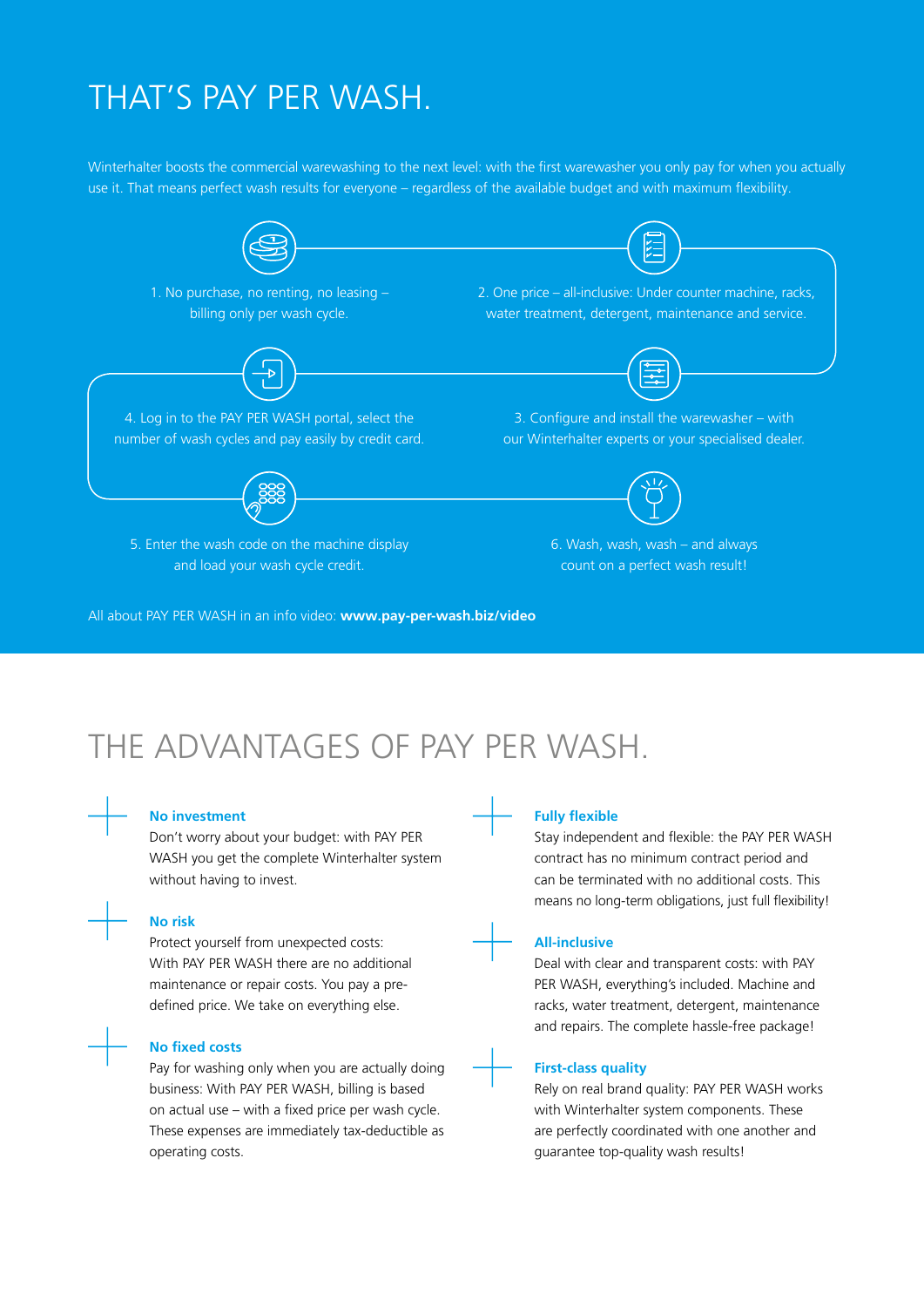

## WHO IS PAY PER WASH DESIGNED FOR?

#### **For innovative foodservice businesses**

Do you look to the future and question traditional approaches? Do you want to use things but not own them? Are you a fan of business models like car sharing? Welcome to PAY PER WASH and a use-based billing system: Pay for your warewasher only when you actually use it.

#### **For precise budgeters**

Do you appreciate clarity and want to calculate things properly? Do you want to know exactly which expenses you are incurring and in what amounts? Use PAY PER WASH and avoid unexpected additional costs. There's just one price, and it includes everything.

#### **For start-ups**

Are you planning a foodservice start-up? Do you want to fit out your kitchen professionally but are limited financially? Choose PAY PER WASH and realise your business dream! Winterhalter brand quality and with no initial investment.

#### **For seasonal operations**

Ice cream cafes, beer gardens, beach bars or alpine huts: Do you own a seasonal operation? And won't use appliances continuously over the whole year? PAY PER WASH is the perfect solution: You incur washing costs only when you have guests and your machine is running. No revenue: no costs!

Have you been convinced by the advantages of PAY PER WASH? Then there's an important question left: How much does an individual wash cycle cost? Simply get in contact via **www.pay-per-wash.biz/contact**